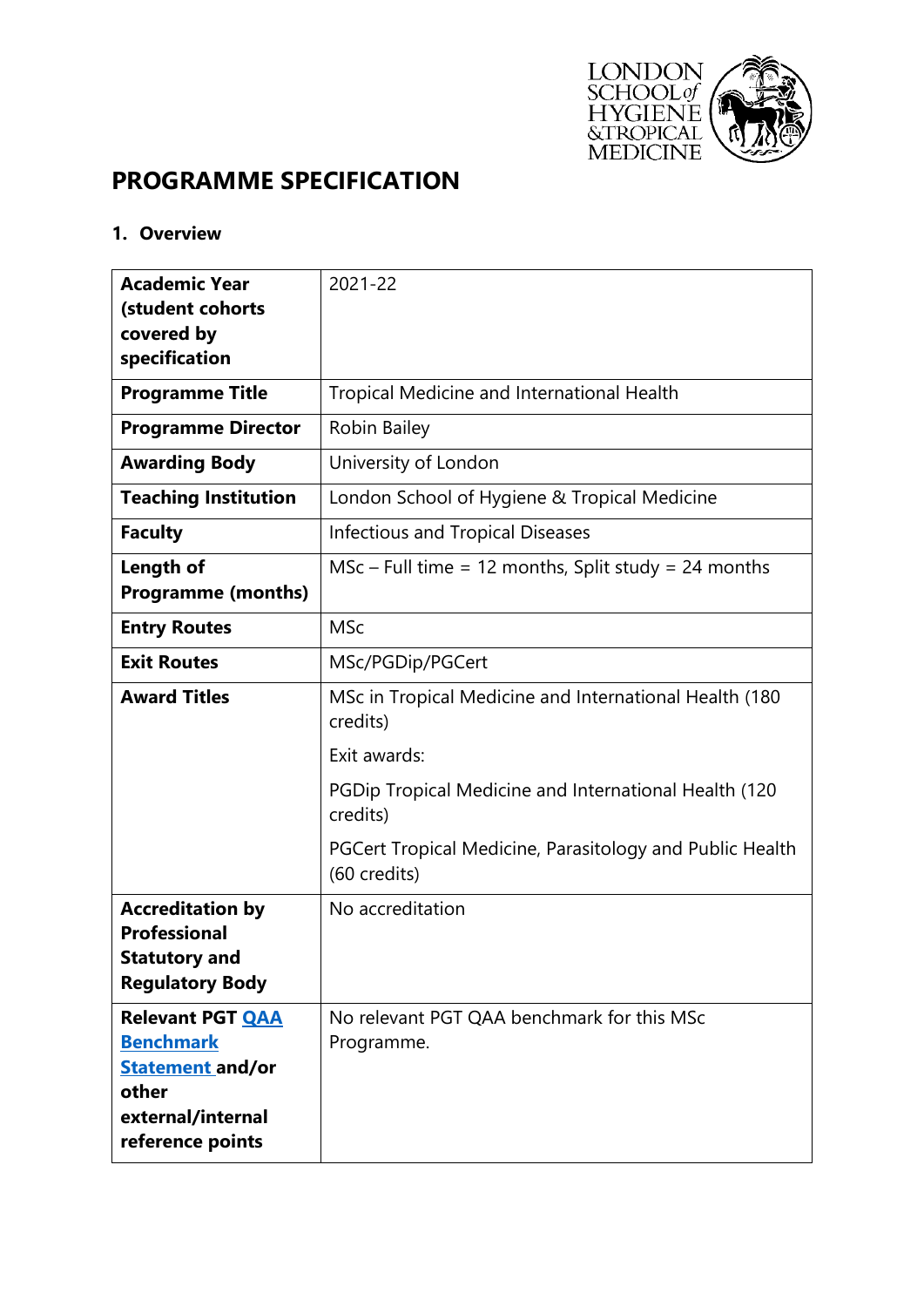| <b>Level of programme</b><br>within the<br><b>Framework for</b><br><b>Higher Education</b><br><b>Qualifications (FHEQ)</b> | Masters (MSc) Level 7                                                                                                                                                                                                                                                                                                                                                                                                                                                                                                                                                                                                                                                                        |  |
|----------------------------------------------------------------------------------------------------------------------------|----------------------------------------------------------------------------------------------------------------------------------------------------------------------------------------------------------------------------------------------------------------------------------------------------------------------------------------------------------------------------------------------------------------------------------------------------------------------------------------------------------------------------------------------------------------------------------------------------------------------------------------------------------------------------------------------|--|
| <b>Total Credits</b>                                                                                                       | <b>CATS: 180</b>                                                                                                                                                                                                                                                                                                                                                                                                                                                                                                                                                                                                                                                                             |  |
|                                                                                                                            | <b>ECTS: 90</b>                                                                                                                                                                                                                                                                                                                                                                                                                                                                                                                                                                                                                                                                              |  |
| <b>HECoS Code(s)</b>                                                                                                       | 100267:100271:100265 (1:1:1)                                                                                                                                                                                                                                                                                                                                                                                                                                                                                                                                                                                                                                                                 |  |
| <b>Mode of Delivery</b>                                                                                                    | Our ambition is to open our London campus for this<br>programme but the outbreak of COVID-19 is<br>unprecedented and has the potential to influence the<br>delivery of education around the world for some time to<br>come. We will monitor the pandemic and associated<br>Government restrictions carefully and adjust our plans<br>accordingly.<br>An element of on-campus laboratory teaching is essential<br>to achieve all the Programme Learning Outcomes.<br>Consequently, in order to study and complete your<br>degree it will be necessary for you to attend some<br>laboratory practical sessions at our campus in London.<br>Should the ongoing pandemic escalate, and result in |  |
|                                                                                                                            | Government measures preventing us from delivering on-<br>campus teaching, students on lab-based programmes<br>may be required to suspend their studies until access to<br>laboratories can be reinstated.                                                                                                                                                                                                                                                                                                                                                                                                                                                                                    |  |
| <b>Mode and Period of</b><br><b>Study</b>                                                                                  | Full time (12 months) or split study (24 months)                                                                                                                                                                                                                                                                                                                                                                                                                                                                                                                                                                                                                                             |  |
| <b>Cohort Entry Points</b>                                                                                                 | Annually in September                                                                                                                                                                                                                                                                                                                                                                                                                                                                                                                                                                                                                                                                        |  |
| <b>Language of Study</b>                                                                                                   | English                                                                                                                                                                                                                                                                                                                                                                                                                                                                                                                                                                                                                                                                                      |  |
| <b>Re-sit Policy</b>                                                                                                       | https://www.lshtm.ac.uk/sites/default/files/academic-<br>manual-chapter-08a.pdf                                                                                                                                                                                                                                                                                                                                                                                                                                                                                                                                                                                                              |  |
| <b>Extenuating</b><br><b>Circumstances Policy</b>                                                                          | https://www.lshtm.ac.uk/sites/default/files/academic-<br>manual-chapter-07.pdf                                                                                                                                                                                                                                                                                                                                                                                                                                                                                                                                                                                                               |  |
| Programme<br><b>Description</b>                                                                                            | This programme aims to develop the careers of doctors<br>whose interest is the practice of medicine in tropical and<br>low- and middle-income countries. It aims to enhance<br>evidence-based decision making in tropical medicine,<br>international health, and the underpinning disciplines                                                                                                                                                                                                                                                                                                                                                                                                |  |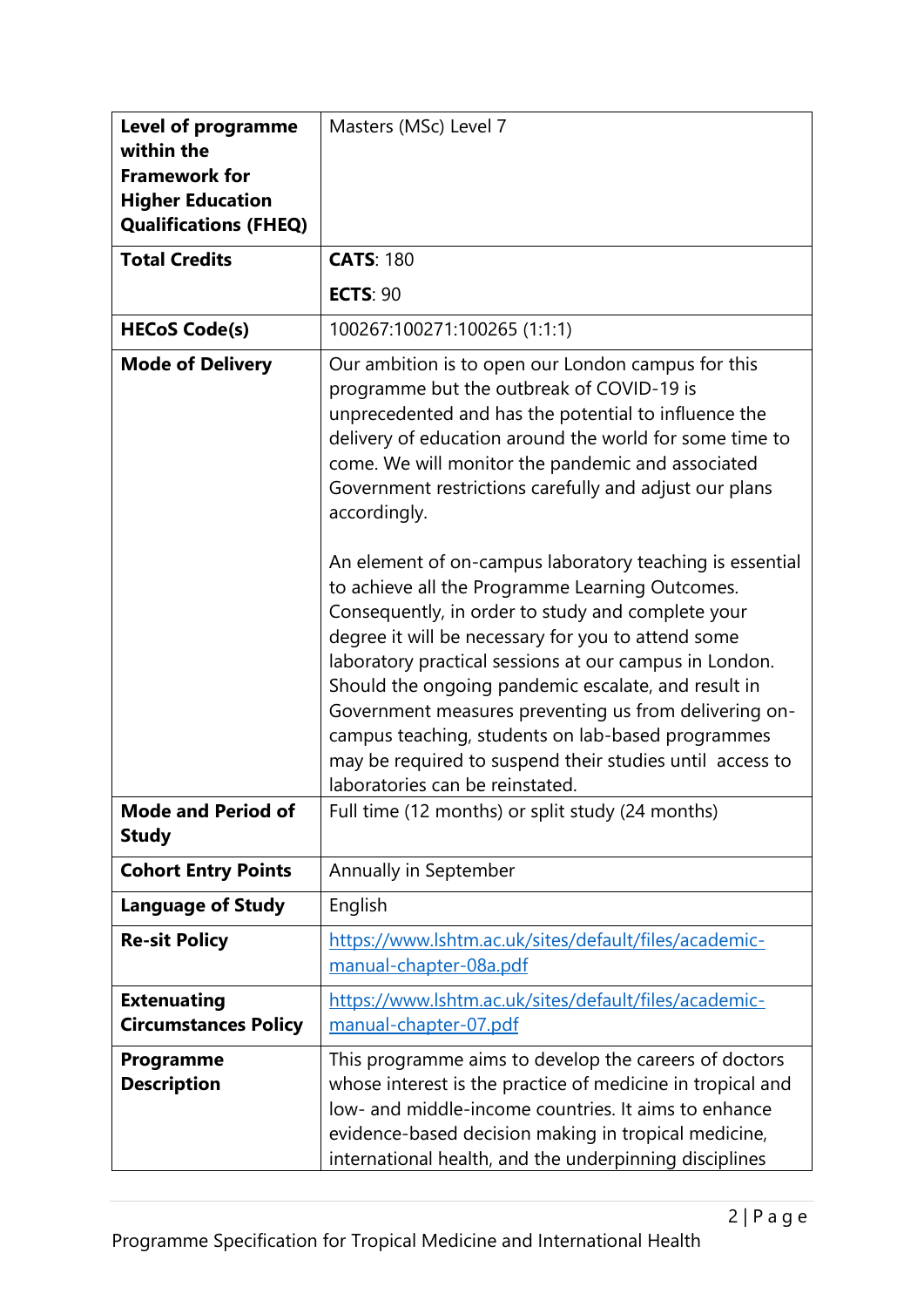|                                            | through a wide choice of modules including small group<br>clinically focused teaching. |  |  |
|--------------------------------------------|----------------------------------------------------------------------------------------|--|--|
| <b>Date of Introduction</b>                | The last periodic review of the programme occurred in                                  |  |  |
| of Programme                               | 2017-18.                                                                               |  |  |
| (month/year)                               |                                                                                        |  |  |
| Date of production /<br>revision of this   | January 2021                                                                           |  |  |
| programme<br>specification<br>(month/year) |                                                                                        |  |  |

### **2. Programme Aims & Learning Outcomes**

#### **Educational aims of the programme**

The aim of the programme – consistent with the LSHTM's mission to improve health worldwide – is to develop the careers of doctors whose interest is the practice of medicine in tropical and developing countries. The programme aims to provide training in clinical tropical medicine and its related disciplines focusing on knowledge, perspectives and skills in evidence-based decision making relevant to the practice of medicine in tropical and low and middle income countries.

#### **Programme Learning Outcomes**

By the end of the programme, students will be expected to achieve the following learning outcomes – drawing on material taught across different elements and assessed in a variety of ways.

- i. Demonstrate understanding of the causation, pathogenesis, clinical features, diagnosis, management, and control of the major parasitic, bacterial, and viral, and non-communicable diseases affecting tropical and developing countries
- ii. Demonstrate a critical understanding of the evidence base of tropical medicine and disease control in developing countries and of its application in the practice of evidence-based tropical medicine and disease control
- iii. Demonstrate understanding and skills in diagnostic parasitology microbiology and entomology through the selection of appropriate testing methods and the preparation and examination of biological specimens for identification of common parasitic and bacterial pathogens and associated vectors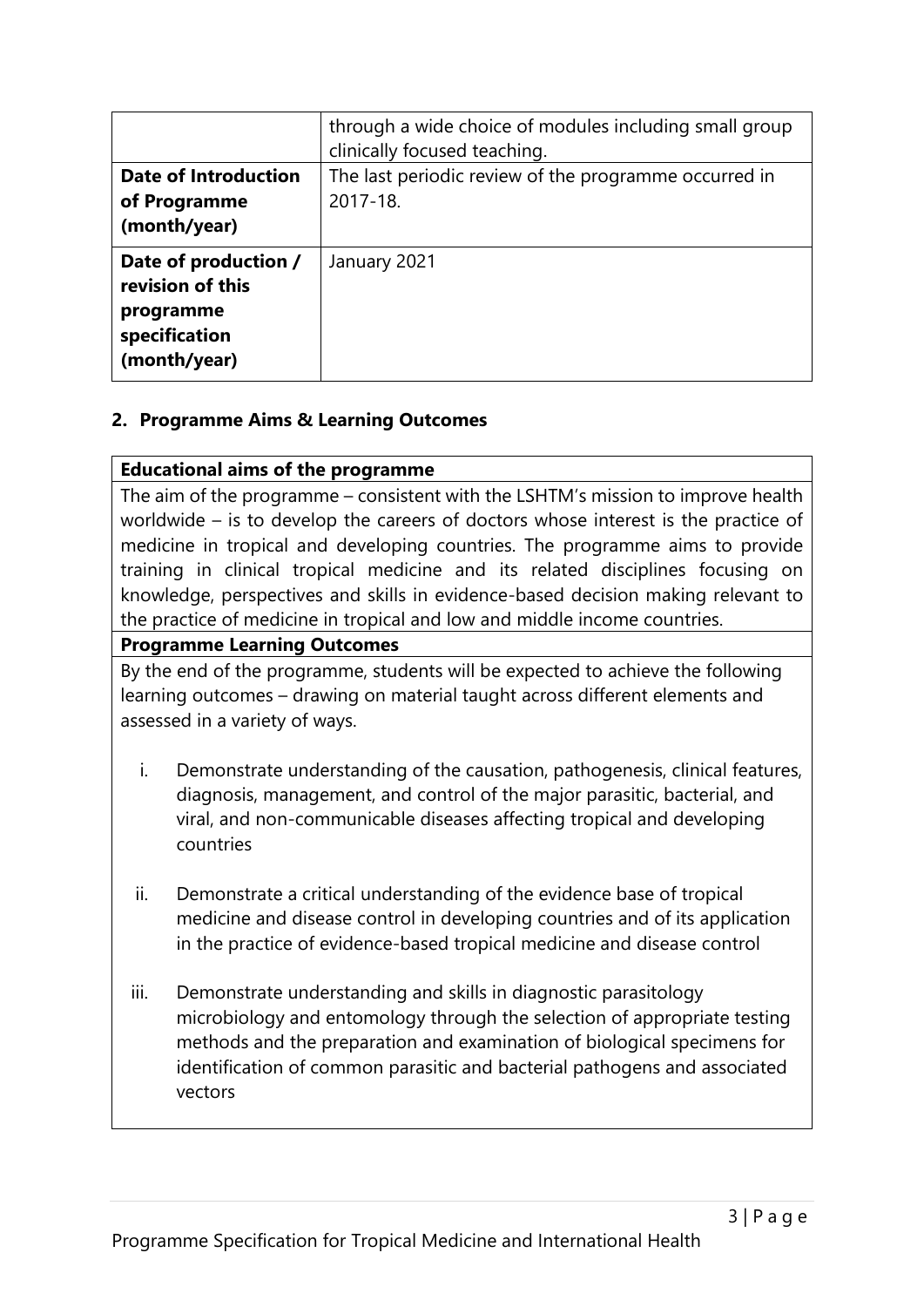- iv. Demonstrate understanding of the application of basic epidemiological principles, including selecting an appropriate study design to address a given clinical or public health problem
- v. Demonstrate understanding of the selection application and interpretation statistical methods in the analysis of quantitative data
- vi. Demonstrate ability to analyse and synthesise research findings for clinical and disease control decision making (in areas including assessment diagnosis, test selection treatment, prognosis and control) and to critically evaluate their effects
- vii. Demonstrate understanding of the key contribution of clinical trials to the evidence base of tropical medicine and international health, and of how such trials are designed, conducted, analyzed and reported
- viii. Demonstrate ability to synthesise and communicate relevant medical knowledge and principles at an appropriate level to patients, health care professionals, colleagues and other groups
- ix. Demonstrate understanding of the role of basic and applied research underpinning clinical and international public health practice, at an appropriate level depending on the individual student's choice of modules

### **Teaching and Learning Strategy**

The programme is taught through a variety of teaching methods including: lectures, small group seminars, practicals and group work with peers. Students are expected to learn through both directed and self-directed study.

### **Assessment Strategy**

The programme is assessed through module assessments (which may include essays, other written coursework, short written exams, practical exams, group work, presentations or other methods), in-course assessments during Term 1, written assessments during the week before the start of Term 2 and a project report. Such tasks are designed to assess, via the most appropriate method, whether learning objectives have been met. Information, subject material and teaching examples are shared via MOODLE (online learning technology/teaching resource) and an informal WhatsApp group for clinical case discussions.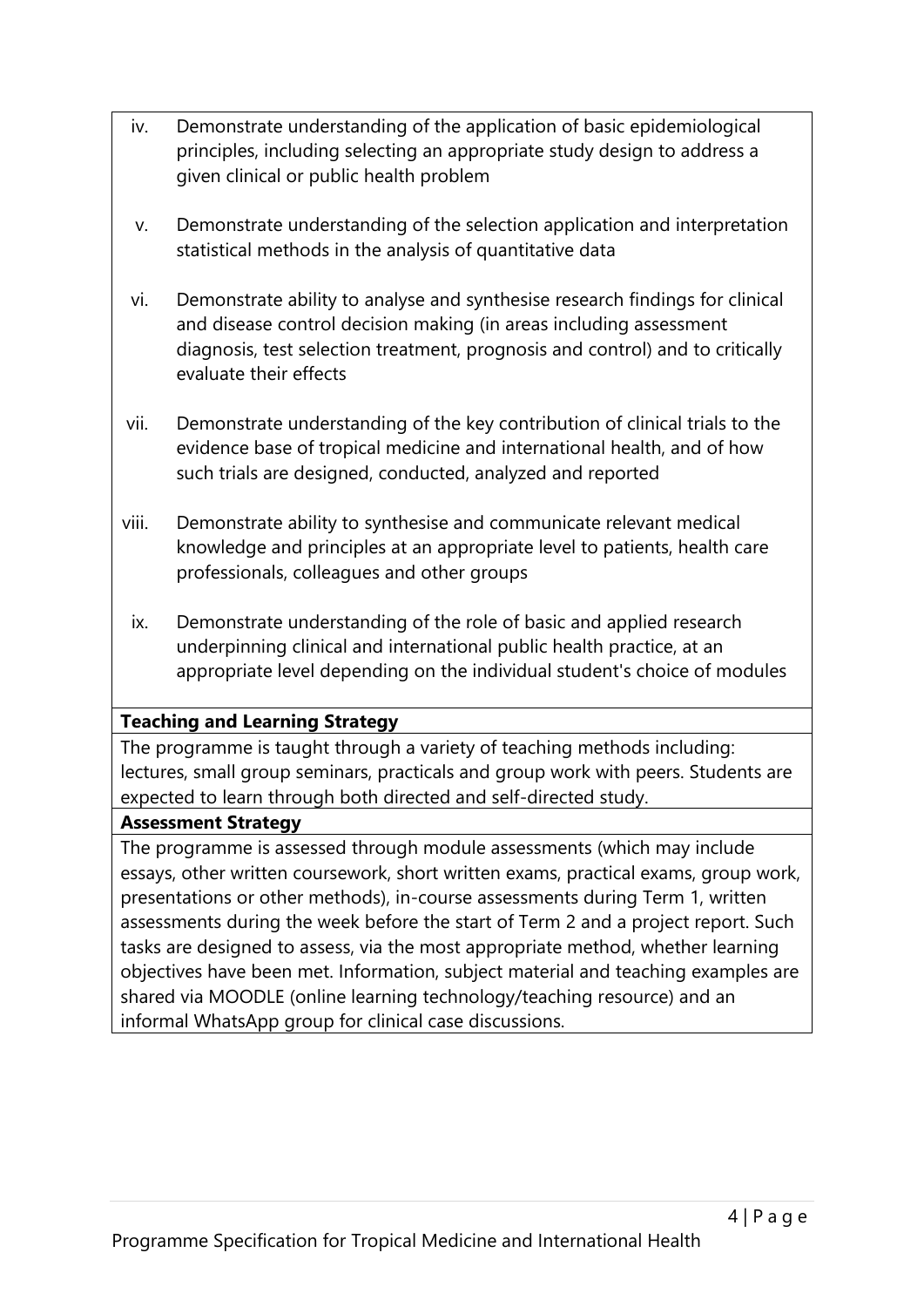## **3. Programme Structure and features, modules, credit assignment and award requirements:**

| <b>Full-time Masters</b>   | $\tau$ erm | Term 2 | Term 3 | <b>Total Credits</b> |
|----------------------------|------------|--------|--------|----------------------|
| <b>Compulsory Modules</b>  |            |        |        | 60                   |
| <b>Recommended Modules</b> |            |        |        |                      |
| Project                    |            |        |        | 45                   |

Whilst some popular choices for Term 2 and Term 3 modules are listed as 'Recommended' below, in practice MSc TMIH students can select from almost the entire LSHTM module portfolio (including the option for eligible students to substitute modules only available by Distance Learning). Some choices may require advice from, or consultation with, the Programme Director. The Programme Director recognises that TMIH students come with diverse experience and perspectives and a wide range of module choices (additional to those listed) is supported, provided entry criteria are met.

Module information is correct at the time of publication, but minor amendments may be made subject to approval as detailed in [Chapter 3 of the LSHTM Academic](https://www.lshtm.ac.uk/sites/default/files/academic-manual-chapter-03.pdf)  [Manual.](https://www.lshtm.ac.uk/sites/default/files/academic-manual-chapter-03.pdf) Optional (i.e. recommended non-compulsory) modules listed are indicative and may change from year to year. [https://www.lshtm.ac.uk/study/courses/changes](https://www.lshtm.ac.uk/study/courses/changes-courses)[courses](https://www.lshtm.ac.uk/study/courses/changes-courses)

| <b>Term</b>    | <b>Slot</b>    | <b>Module</b><br>Code | <b>Module Title</b>                                    | <b>Module Type</b><br>(compulsory or<br>recommended) | <b>Credits</b><br>(CATS) |
|----------------|----------------|-----------------------|--------------------------------------------------------|------------------------------------------------------|--------------------------|
| $\mathbf{1}$   | AB1            | 3463                  | Tropical Medicine, Parasitology<br>and Public Health   | Compulsory                                           | 60                       |
| $\overline{2}$ | C <sub>1</sub> | 3195                  | Malaria: From Science to Policy<br>and Practice        | Recommended                                          | 15                       |
| $\overline{2}$ | C <sub>1</sub> | 3462                  | <b>Practical Research Skills</b>                       | Recommended                                          | 15                       |
| $\overline{2}$ | C <sub>2</sub> | 1402                  | Conflict & Health                                      | Recommended                                          | 15                       |
| $\overline{2}$ | C <sub>2</sub> | 2417                  | Design & Analysis of<br><b>Epidemiological Studies</b> | Recommended                                          | 15                       |
| $\overline{2}$ | D <sub>1</sub> | 1454                  | Applied Communicable Disease<br>Control                | Recommended                                          | 15                       |
| $\overline{2}$ | D <sub>1</sub> | 3192                  | <b>Control of Sexually Transmitted</b><br>Infections   | Recommended                                          | 15                       |
| $\overline{2}$ | D <sub>1</sub> | 2407                  | Epidemiology of Non-<br><b>Communicable Diseases</b>   | Recommended                                          | 15                       |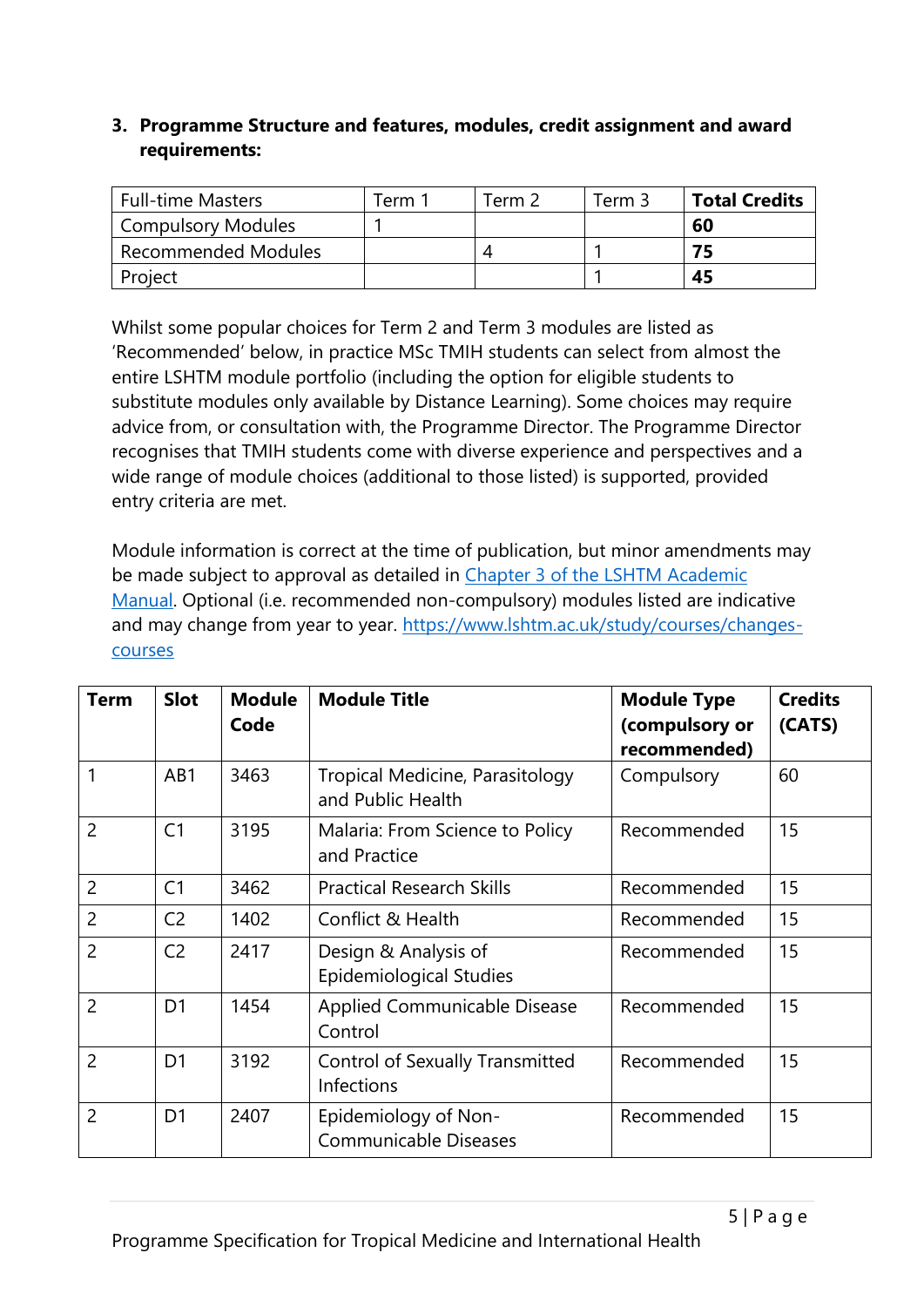| $\overline{2}$ | D <sub>1</sub> | 1127 | <b>Evaluation of Public Health</b><br>Interventions | Recommended | 15 |
|----------------|----------------|------|-----------------------------------------------------|-------------|----|
| $\overline{2}$ | D <sub>2</sub> | 2437 | Epidemiology of Infectious<br><b>Diseases</b>       | Recommended | 15 |
| $\overline{2}$ | D <sub>2</sub> | 3189 | Ethics, Public Health & Human<br><b>Rights</b>      | Recommended | 15 |
| $\overline{2}$ | D <sub>2</sub> | 3461 | <b>Global Disability and Health</b>                 | Recommended | 15 |
| $\overline{2}$ | D <sub>2</sub> | 3177 | Immunology of Parasitic Infection                   | Recommended | 15 |
| 3              | E              | 3198 | Applying Public Health Principles                   | Recommended | 15 |
| 3              | E              | 3174 | <b>HIV</b>                                          | Recommended | 15 |
| 3              | E              | 3465 | <b>Neglected Tropical Diseases</b>                  | Recommended | 15 |
| 3              | E              | 3191 | Vaccine Immunology                                  | Recommended | 15 |
| $\overline{2}$ | C <sub>1</sub> | 3187 | Clinical Virology                                   | Recommended | 15 |
| $\overline{2}$ | C <sub>2</sub> | 3157 | <b>Clinical Bacteriology 1</b>                      | Recommended | 15 |
| $\overline{2}$ | D <sub>2</sub> | 3165 | <b>Clinical Bacteriology 2</b>                      | Recommended | 15 |
| 3              | E              | 3169 | Antimicrobial Chemotherapy                          | Recommended | 15 |
| $\overline{3}$ | E              | 3130 | Mycology                                            | Recommended | 15 |

### **Contact Time**

Student contact time refers to the tutor-mediated time allocated to teaching, provision of guidance and feedback to students. This time includes activities that take place in face-to-face contexts such as on-campus lectures, seminars, demonstrations, tutorials, supervised laboratory workshops, practical classes, project supervision and external fieldwork or visits, as well as where tutors are available for one-to-one discussions and interaction by email. Student contact time also includes tutor-mediated activities that take place in online environments, which may be synchronous (using real-time digital tools such as Zoom or Blackboard Collaborate Ultra) or asynchronous (using digital tools such as tutor-moderated discussion forums or blogs often delivered through the School's virtual learning environment, Moodle). Module contact time will be defined in the individual module specifications and provided to students at the start of their programme.

This definition is based on the one provided by the [Quality Assurance Agency for](https://www.qaa.ac.uk/docs/qaa/quality-code/contact-hours-guidance.pdf)  [Higher Education \(QAA\) Explaining contact hours \(2011\)](https://www.qaa.ac.uk/docs/qaa/quality-code/contact-hours-guidance.pdf) guidance document, page 4 [available here.](https://www.qaa.ac.uk/docs/qaa/quality-code/contact-hours-guidance.pdf) Student contact time, together with time allocated for independent study and assessment, determines the total student study hours for a module or programme. Although there are separate hours allocated for each of these activities, they should always be clearly linked together to support effective learning.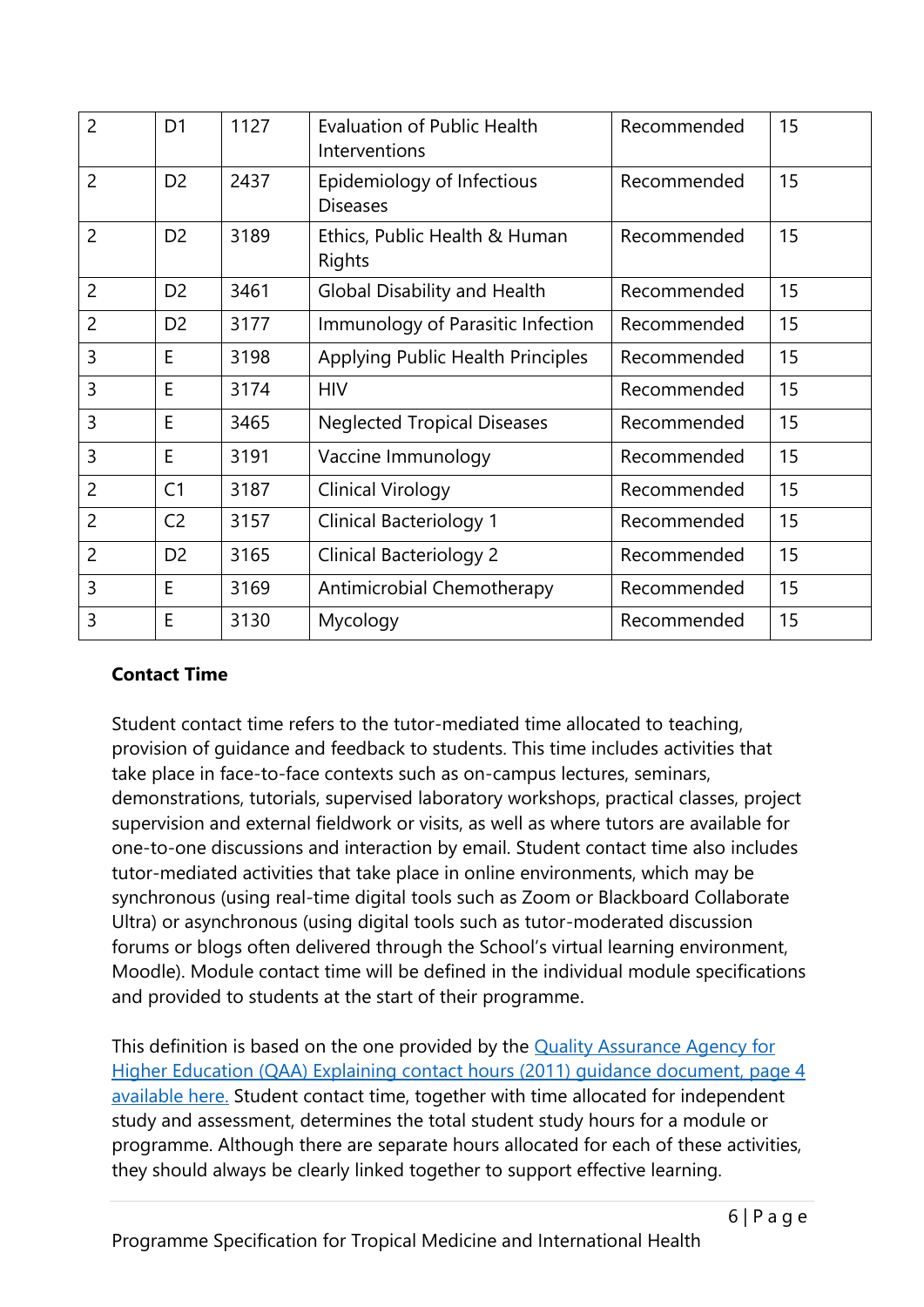The London School of Hygiene and Tropical Medicine (LSHTM) defines high quality contact time as structured, focused, purposeful and interactive.

### **4: Entry Requirements**

#### **Criteria for admission General entrance requirements**

Applicants must normally satisfy the LSHTM's general entrance requirements and additional programme-specific entrance requirements to be considered for admission. Applications must be submitted in accordance with the procedures and deadlines given in the web-based or printed prospectus.

In order to be admitted to a postgraduate taught degree programme of the London School of Hygiene & Tropical Medicine, an applicant must:

a) hold a first degree at Second Class Honours standard in a relevant discipline, a degree in medicine at the same standard, or another degree of equivalent awarded by an overseas institution recognised by UK Naric or Barrons.

OR

b) hold a professional qualification appropriate to the programme of study to be followed obtained by written examinations and judged by the LSHTM to be equivalent to a Second-Class Honours degree or above.

OR

c) have relevant professional experience or training which is judged by the LSHTM to be equivalent to a Second-Class Honours degree or above.

AND

satisfy any additional requirements where prescribed for admission to a specific programme (see below)

Additional requirements for the MSc Tropical Medicine & International Health are:

a) students must have a degree in medicine and be registered medical practitioners